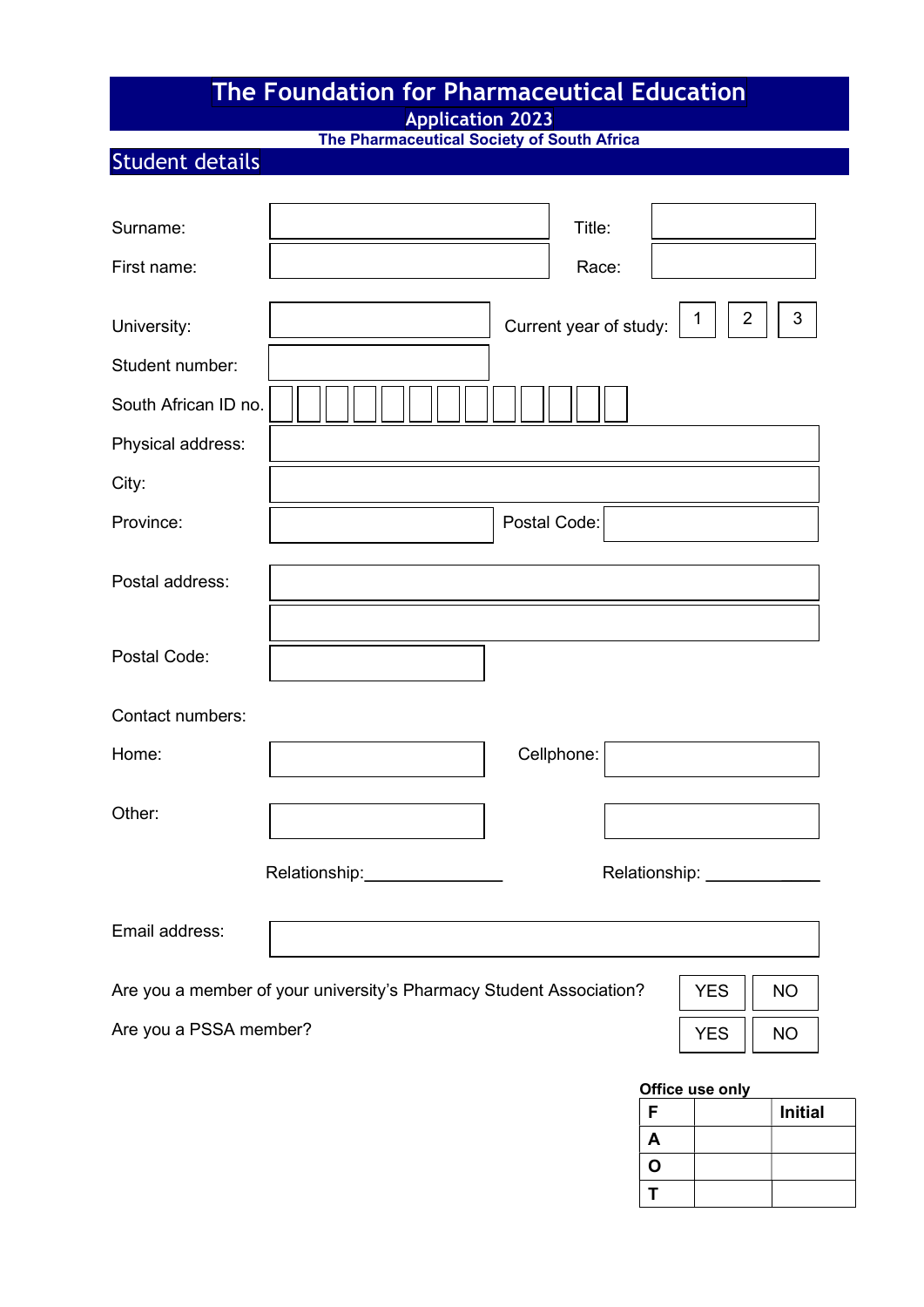#### **INSTRUCTIONS**

- 1. Read carefully before completing, signing or submitting this form.
- 2. Ensure that this form is completed in full, and that all relevant documentation is attached as incomplete applications will NOT be considered.
- 3. Complete in BLOCK LETTERS.
- 4. Do not attach original documents. Attach certified copies only.
- 5. Note that this bursary cannot be used to pay for existing loans or debts.
- 6. The decision of the Committee is final and no correspondence will be entered into concerning its decisions.

#### WHO MAY APPLY?

- Only pharmacy students (BPharm) already studying, i.e. entering 2<sup>nd</sup>, 3<sup>rd</sup> or 4<sup>th</sup> year
- No Grade 12 applications will be considered
- Only South African citizens who are PSSA student members

#### FOR HOW LONG?

- Only one academic year at a time
- Recipients of bursaries must submit a new application each year for renewal of bursaries

#### GENERAL

- Closing date 24 October 2022 (applications can be hand delivered, sent via Postnet or courier)
- Attach a certified copy of a valid South African identity document of the applicant must be clear
- Attach a copy of all academic results, these must include previous years if applicable; if not possible a declaration of why not should be included
- Letter of motivation from one of your pharmacy lecturers
- Where applicable, special conditions of the sponsor will be communicated to the recipient
- Please ensure that you complete the checklist on page 7

#### THE FINANCIAL DECLARATION

- The declaration must be signed by you and either your parent, guardian or the person you depend on for financial support
- You must be full and frank in your disclosure about your family's anticipated income in the Financial **Declaration**
- Provide a certified copy of income of the person(s) that you depend on for financial support:
	- $\circ$  Employed in formal sector recent pay slip
	- $\circ$  Self-employed a balance sheet<br>  $\circ$  Employed in informal sector affi
	- Employed in informal sector affidavit
	- $\circ$  Pensioner affidavit or income tax assessment to show income from interest
- Failure to include this documentation will invalidate your application
- You are obliged to declare any income-producing activity
- All information provided in the Financial Declaration will be treated in strictest confidence

#### CONSIDERATIONS

All relevant information will be taken into consideration during the allocations, including:

- Financial circumstances of the applicant
- Academic achievement all subjects must be passed at mid-year minimum 60% average overall
- Other financial assistance bursaries, loans etc.
- Special circumstances
- Sponsor specific criteria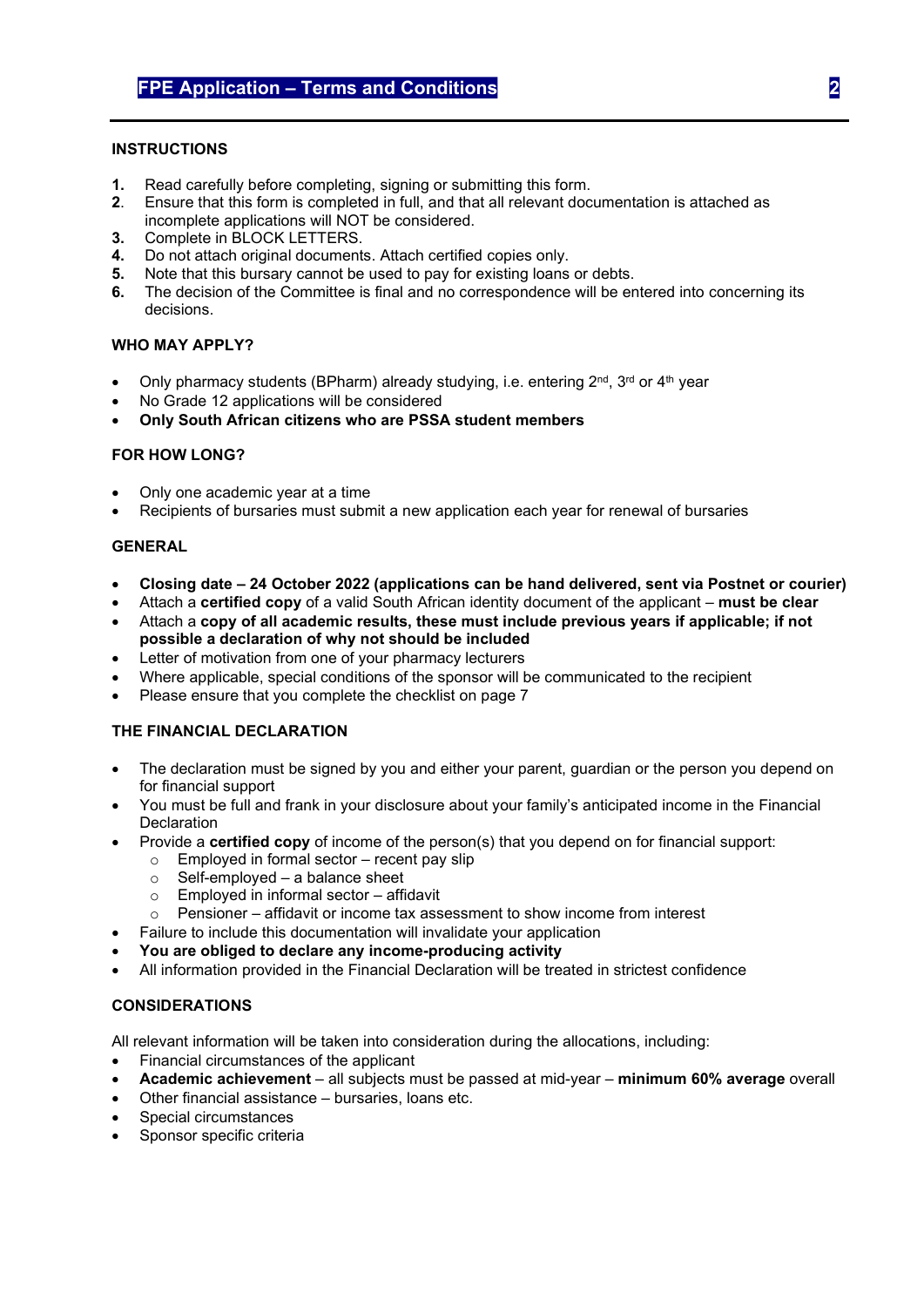Please provide necessary documentation as listed in the Terms and Conditions

### 1. Family background and source of income (include state/pension grants)

| <b>Person</b>                     | <b>Full name</b> | ID | <b>Occupation</b> | <b>Gross Monthly</b><br>Income $(R)$<br>(before tax) | <b>Nett Monthly</b><br>Income $(R)$<br>(after deductions) | <b>Other income</b><br>$(e.g. rent)$ $(R)$ |
|-----------------------------------|------------------|----|-------------------|------------------------------------------------------|-----------------------------------------------------------|--------------------------------------------|
| Father                            |                  |    |                   |                                                      |                                                           |                                            |
| Mother                            |                  |    |                   |                                                      |                                                           |                                            |
| Applicant<br>(self supporting)    |                  |    |                   |                                                      |                                                           |                                            |
| Guardian /<br>financial supporter |                  |    |                   |                                                      |                                                           |                                            |
| <b>Total Income</b>               |                  |    | $\mathsf{R}$      | R                                                    | R                                                         |                                            |

| <b>Assets</b> | <b>Market Value (R)</b> | <b>Outstanding</b><br>Amount (R) |
|---------------|-------------------------|----------------------------------|
| 1.            |                         |                                  |
| 2.            |                         |                                  |
| 3.            |                         |                                  |
| 4.            |                         |                                  |
| <b>Total</b>  | R                       | R                                |

Fixed property/Assets **If no income is earned state how you are paying for living expenses:**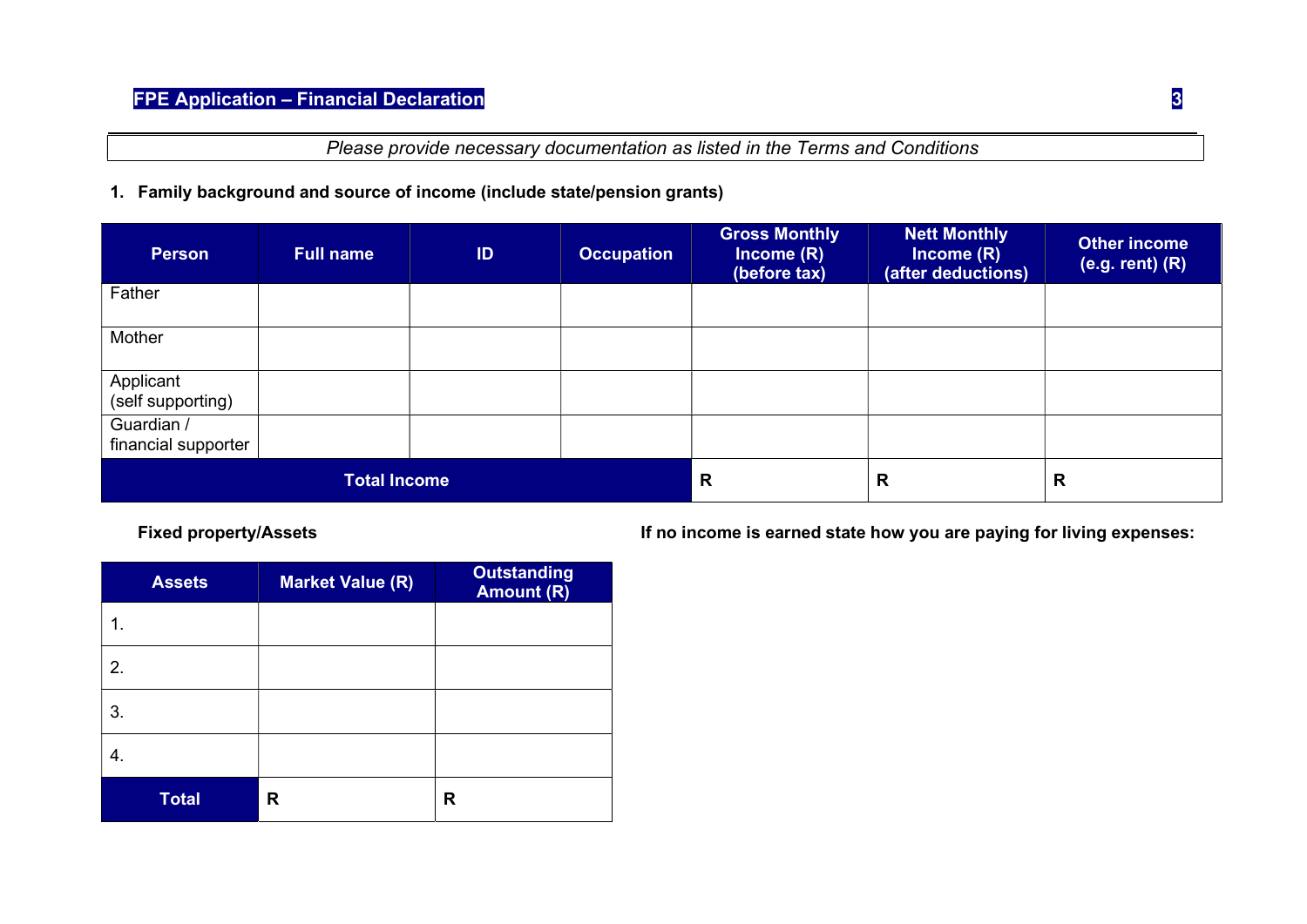# 2. Dependants (excluding the applicant)

| <b>Full name</b> | <b>Relationship to</b><br>parent/guardian | Age |                    | <b>Type of Institution</b><br>(please mark with X) | <b>Name of Institution</b> |
|------------------|-------------------------------------------|-----|--------------------|----------------------------------------------------|----------------------------|
|                  |                                           |     | Pre-School         | School                                             |                            |
| н.               |                                           |     | University/College | Disabled/Other                                     |                            |
| 2.               |                                           |     | Pre-School         | School                                             |                            |
|                  |                                           |     | University/College | Disabled/Other                                     |                            |
|                  |                                           |     | Pre-School         | School                                             |                            |
| 3.               |                                           |     | University/College | Disabled/Other                                     |                            |
|                  |                                           |     | Pre-School         | School                                             |                            |
| 4.               |                                           |     | University/College | Disabled/Other                                     |                            |
|                  |                                           |     | Pre-School         | School                                             |                            |
| 5.               |                                           |     | University/College | Disabled/Other                                     |                            |
|                  |                                           |     | Pre-School         | School                                             |                            |
| 6.               |                                           |     | University/College | Disabled/Other                                     |                            |

## 3. Other Financial Assistance (please indicate (X) whether the loan/bursary has already been awarded or if a decision is still pending)

| Loans (repayable)  |          |      |                | <b>Bursaries (not repayable)</b> |                    |          |      |         |                |
|--------------------|----------|------|----------------|----------------------------------|--------------------|----------|------|---------|----------------|
| <b>Institution</b> | Value(R) | Year | <b>Awarded</b> | Pending                          | <b>Institution</b> | Value(R) | Year | Awarded | <b>Pending</b> |
| . .                |          |      |                |                                  | . .                |          |      |         |                |
| ۷.                 |          |      |                |                                  | 2.                 |          |      |         |                |
| 3.                 |          |      |                |                                  | 3.                 |          |      |         |                |
| 4.                 |          |      |                |                                  | -4.                |          |      |         |                |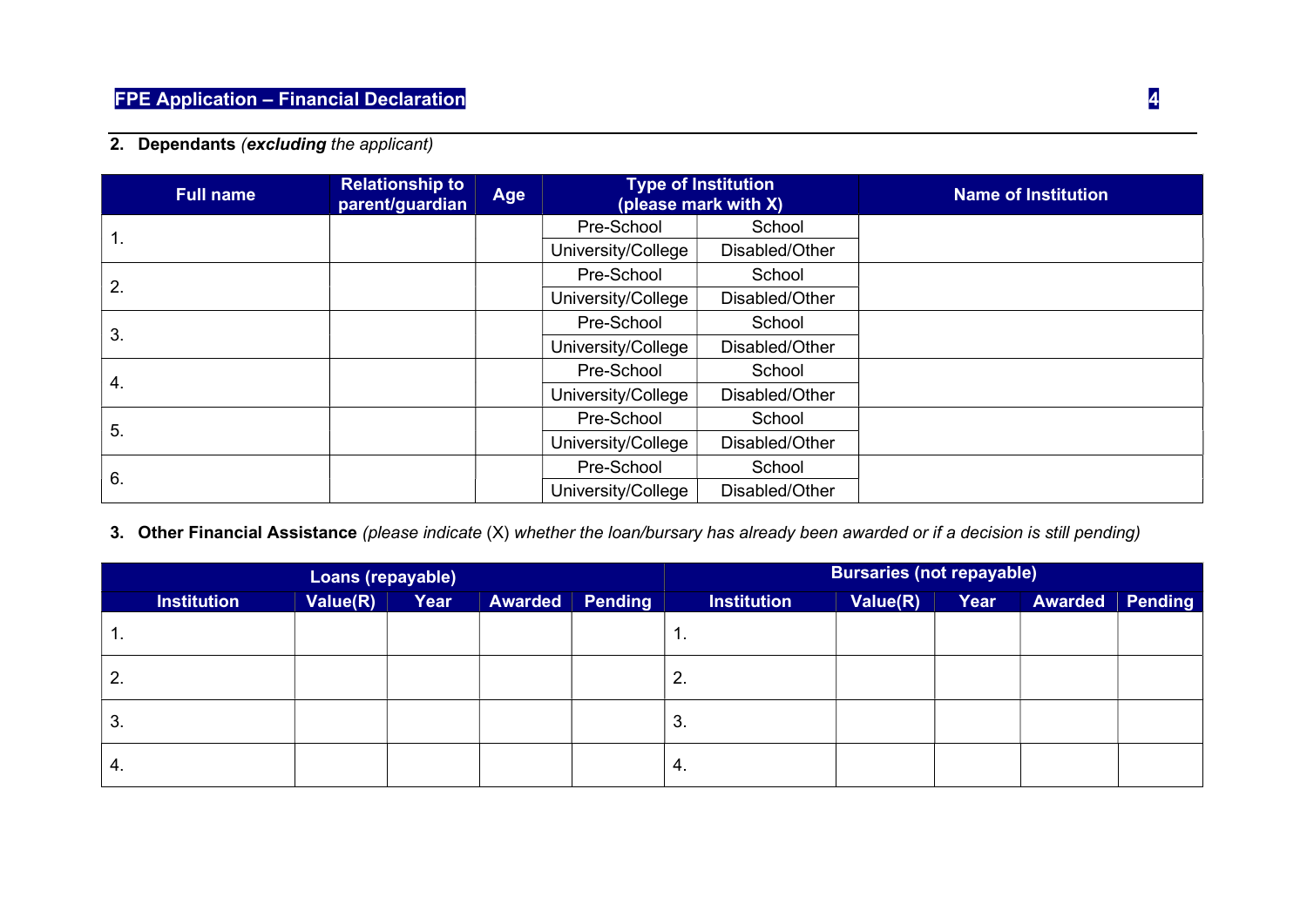# FPE Application – Financial Declaration 5

(a) Please indicate your anticipated expenses:

| <b>Expenses</b>  | Value (R) |
|------------------|-----------|
| 1. Tuition       |           |
| 2. Accommodation |           |
| 3. Books         |           |
| 4. Travelling    |           |
| 5.               |           |
| 6.               |           |
| <b>Total</b>     | R         |

 (b) Please indicate to which extent your parents/guardian/financial supporter can contribute towards your expenses:

| <b>Expenses</b> | Value (R) |
|-----------------|-----------|
| 1.              |           |
| 2.              |           |
| 3.              |           |
| 4.              |           |
| <b>Total</b>    | R         |

(c) Are you prepared to work to contribute towards your expenses (self-supporting, holiday work, after-hours work)?

| <b>Sources</b> | Value (R) |
|----------------|-----------|
| 1.             |           |
| 2.             |           |
| 3.             |           |
| <b>Total</b>   | R         |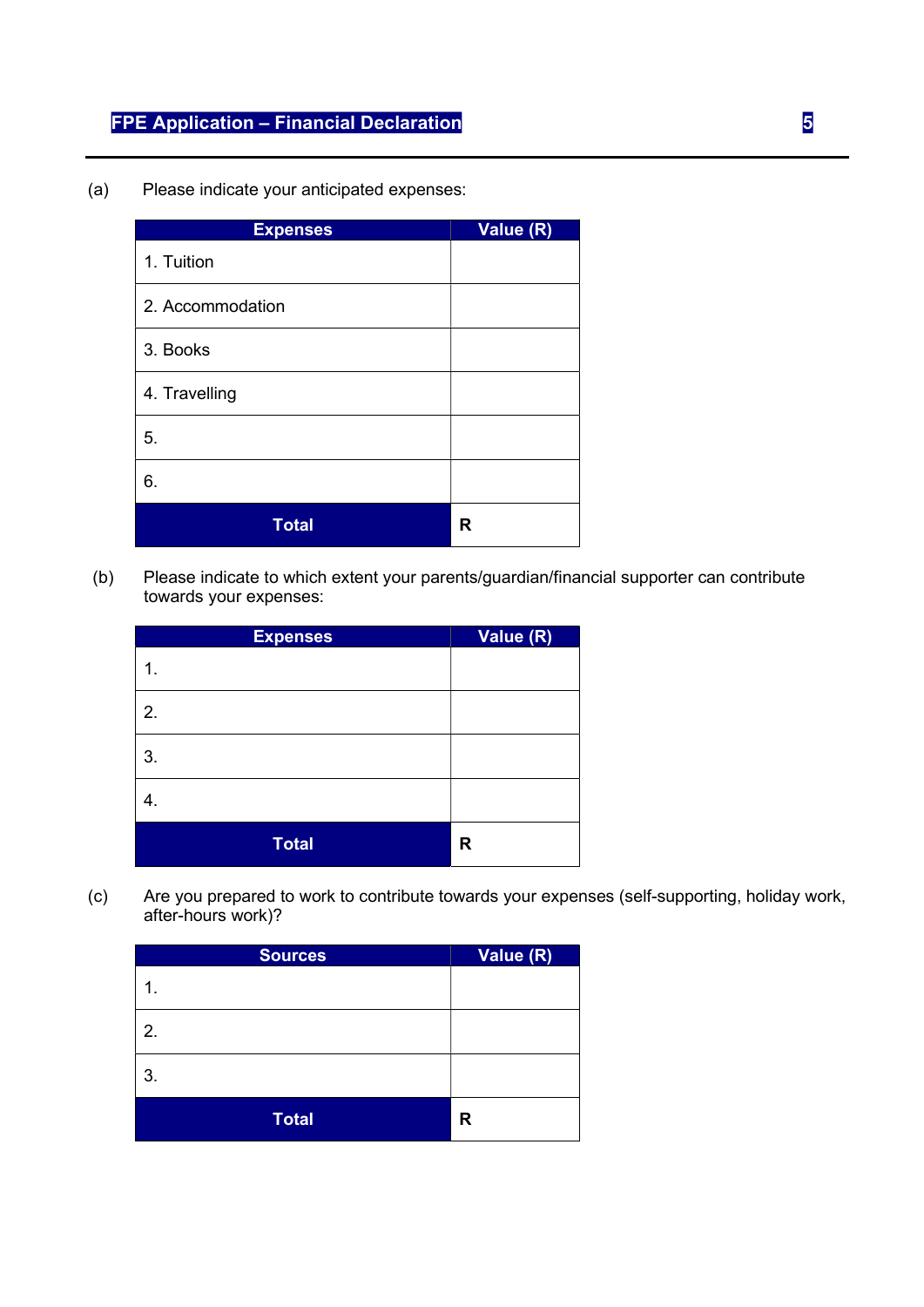#### ALLOCATION OF BURSARIES

- The individual sponsors have the right to allocate the bursary themselves, or give the Foundation the mandate to allocate their funds on their behalf according to agreed upon criteria.
- The decision of the Foundation or the sponsor is final and no correspondence will be entered into.
- Should the recipient of a bursary discontinue his/her studies for any reason during the year of the award, the award becomes repayable immediately in such manner as the Foundation may decide.
- Should the recipient of a bursary fail his/her academic year for any reason during the year of the award, the award may, on discretion of the sponsor, become repayable immediately.
- The bursary payments are paid directly to the respective Universities.
- At no stage will any bursary be paid into a personal bank account or handed over in cash.
- After the deduction of all fees payable to the University and other legitimate expenses, the University / student may contact the FPE administrator to ask that any balance remaining be paid over to the recipient.
- If the recipient of an FPE administered bursary receives another bursary (to the value of R20 000 or more), then the recipient must inform the Foundation immediately in writing, what the other bursary entails. The Foundation will then re-evaluate the extent to which your financial position has changed, and then in consultation with the sponsor of the FPE bursary, make a decision on whether the allocation will be continued or withdrawn. The Foundation, with permission of the sponsor, reserves their right to do so.

#### FPE Application – Affidavit

#### To be signed by the applicant and the parent/guardian/financial supporter of the applicant in the presence of a Commissioner of oaths/Justice of the Peace (dates of both signatories must be the same date)

| I, __________________________________, am the applicant. The details supplied are true and correct.<br>I understand and fully agree with the contents of the Terms and Conditions as specified on pages 2<br>and $6.$         |                                    |
|-------------------------------------------------------------------------------------------------------------------------------------------------------------------------------------------------------------------------------|------------------------------------|
|                                                                                                                                                                                                                               |                                    |
| Signature or thumbprint of parent/guardian/financial supporter: ________________                                                                                                                                              |                                    |
|                                                                                                                                                                                                                               |                                    |
| ID no. of applicant:                                                                                                                                                                                                          |                                    |
| <b>Commissioner of Oaths/Justice of the Peace</b>                                                                                                                                                                             | The official stamp must be affixed |
| I certify that the deponent has acknowledged that he/she knows                                                                                                                                                                |                                    |
| and understands the contents of this declaration which was sworn                                                                                                                                                              |                                    |
| before me on example at example at the set of the set of the set of the set of the set of the set of the set of the set of the set of the set of the set of the set of the set of the set of the set of the set of the set of |                                    |
| Commissioner of Oaths/Justice of the Peace:                                                                                                                                                                                   |                                    |